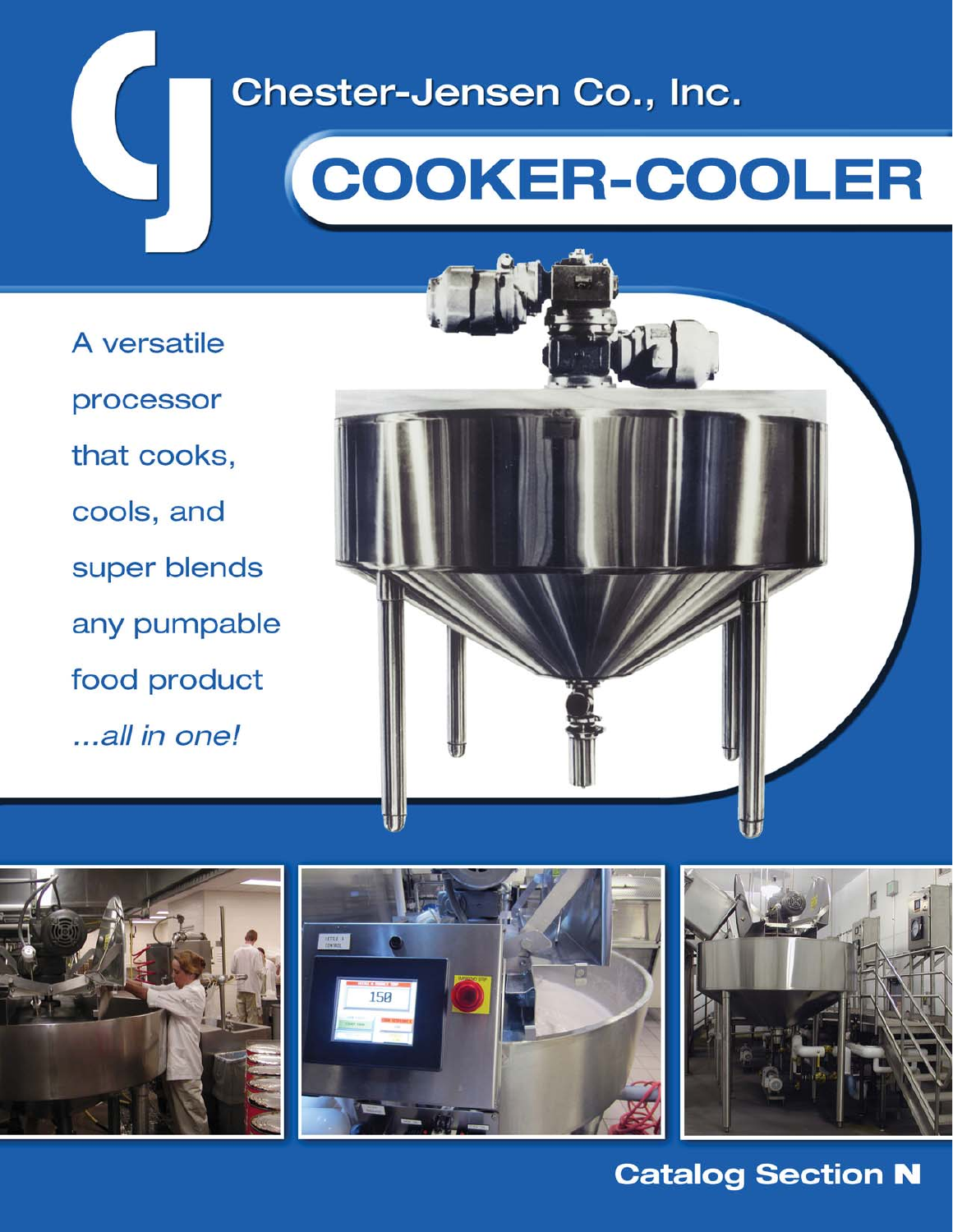# Chester-Jensen Co., Inc. **COOKER-COOLER**

The Chester-Jensen 70N Cooker-Cooler is a unique stainless steel processor with the capability to quickly heat, hold, simmer, sauté, brown, braise, mix, melt, super blend and even cool every type of pumpable food product.

Fabricated of polished steel, the Cooker-Cooler is always fully insulated for operator safety. The cone bottom is fabricated as a certified pressure vessel and channeled internally to provide positive directional flow to the heating and cooling media. This feature, together with the unit's scraped surface design and the high ratio of heat exchange surface to volume, assures product heating and cooling in the quickest possible time.



The heavy-duty agitator drive enables the scraper blades to rotate in one direction while the tri-blade center agitator, positioned deep within the vortex and powered independently of the scraper, turns in the opposite direction. This unique assembly together with the rugged fixed position baffle provides the operator with the capability to effectively combine and blend every conceivable assortment of ingredients and produce the most uniform and pleasing finished product possible.



The Chester-Jensen Cooker-Cooler has over 60 years of proven unmatched performance, durability and efficiency in the food industry. We would like to put that experience to work for YOU!

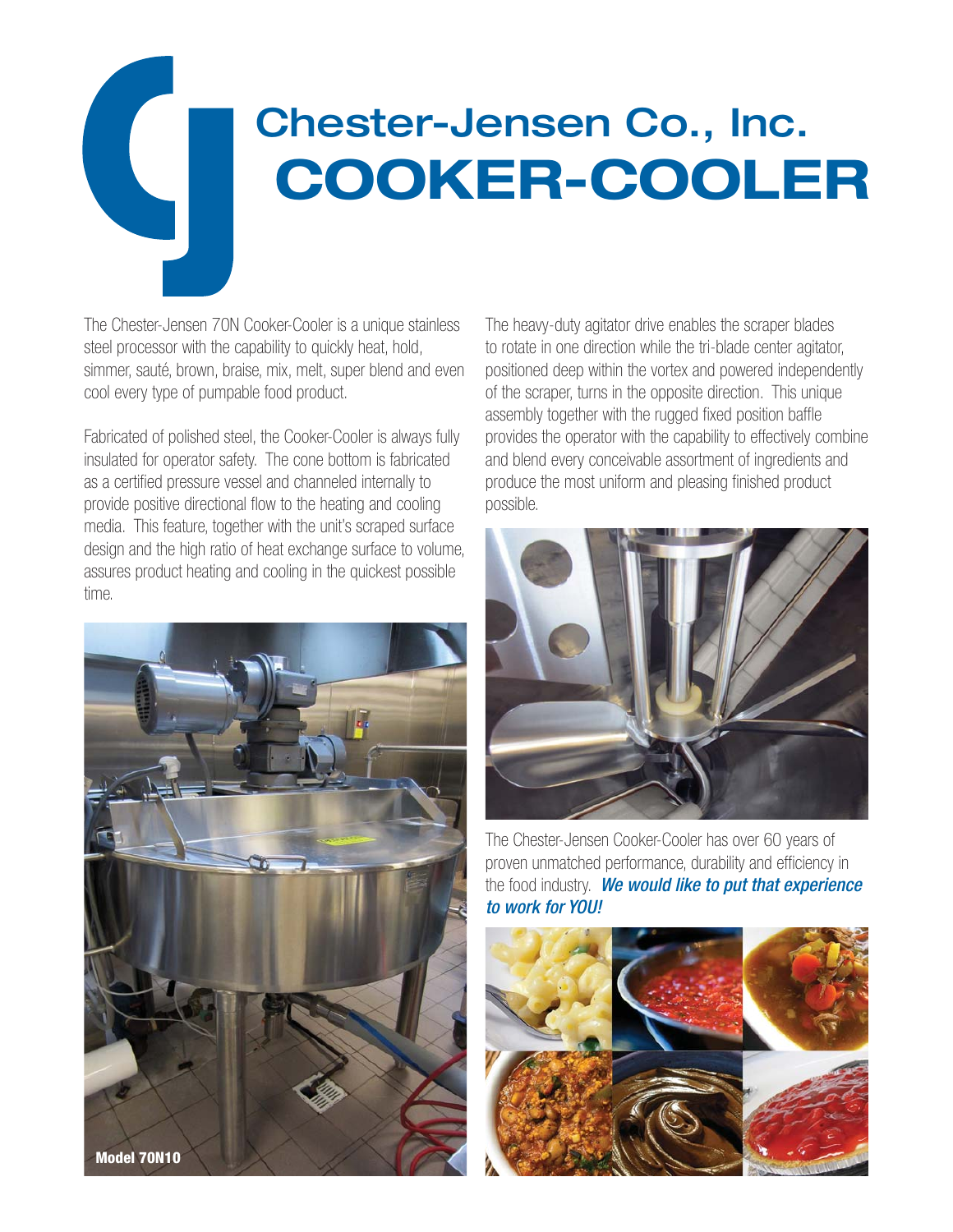## **STANDARD SPECIFICATIONS**

**TANK LINER:** 10-gauge, No. 4 finish. 30° cone bottom type 316 stainless steel, sidewalls type 304 stainless steel.

CIRCULATING JACKET: 14-gauge, type 304 stainless steel, dimpled and spot welded to cone bottom. Spiral heat exchange media design, ASME coded for 100 PSIG at 340°F; (2) MPT connections (2" on 70N10 and larger models, 1 1/2" on smaller units).

**INSULATION:** Mineral fiber on sides and cone bottom.

**OUTER JACKET:** 16-gauge, type 304 stainless steel, No. 4 finish on sidewalls and cone bottom.

**LEGS:** (4) heavy duty, type 304 stainless steel with stainless steel adjustable ball feet, No. 4 finish.

**BRIDGE:** 10-gauge, type 304 stainless steel, No. 4 finish; fitted with (1) 1 1/2" ACME threaded probe connection and (2) 2" flared inlet openings.

**OUTLET:** 3" or 4" offset tri-clamp ferrule with integral valve seat for piston type or flush mount ball valve.

COVERS: 2-piece, hinged to bridge, removable. Available in type 304 or 316 stainless steel, No. 4 finish.

**SCRAPER AGITATOR:** Full sweep, removable, type 304 stainless steel, No. 4 finish with sectional scraper blades on cone bottom.

**SCRAPER AGITATOR DRIVE:** Single speed stainless steel gearmotor, TEFC, washdown, suitable for VFD applications; attached to a 3:1 multiplier and a heavy duty right angle gear reducer finished with antirust/stainless polyurethane paint.

| Model 70N2.5 | $3/4$ HP          | 30 RPM Shaft Speed |  |  |
|--------------|-------------------|--------------------|--|--|
| Model 70N5   | 1 HP              | 30 RPM Shaft Speed |  |  |
| Model 70N10  | $1\frac{1}{2}$ HP | 20 RPM Shaft Speed |  |  |
| Model 70N20  | 2HP               | 20 RPM Shaft Speed |  |  |
| Model 70N40  | 3HP               | 20 RPM Shaft Speed |  |  |
| Model 70N80  | 5HP               | 20 RPM Shaft Speed |  |  |

**CENTER AGITATOR:** Tri-blade assembly, removable, reversible, type 304 stainless steel, No. 4 finish.

**CENTER AGITATOR DRIVE:** Single speed stainless steel motor, TEFC, washdown, suitable for VFD applications; attached to a heavy duty right angle gear reducer finished with anti-rust/stainless polyurethane paint.

| Model 70N2.5 | 3⁄4 HP            | 90 RPM Shaft Speed |
|--------------|-------------------|--------------------|
| Model 70N5   | $1$ HP            | 90 RPM Shaft Speed |
| Model 70N10  | $1\frac{1}{2}$ HP | 90 RPM Shaft Speed |
| Model 70N20  | $1\frac{1}{2}$ HP | 90 RPM Shaft Speed |
| Model 70N40  | $1\frac{1}{2}$ HP | 90 RPM Shaft Speed |
| Model 70N80  | 3HP               | 90 RPM Shaft Speed |

**AGITATOR DRIVE BASE:** Type 304 stainless steel.

**BAFFLE:** Heavy duty curved style, type 304 stainless steel, No. 4 finish, perforated, removable.

ELECTRICAL SPECIFICATIONS: 3 phase, 60 hertz, 230-460 volt AC power as standard; alternate voltage upon request

## **OPTIONAL EXTRAS**

316 STAINLESS STEEL INTERNALS: Upgrade to all product contact parts and surfaces from type 304 to type 316 stainless steel, No. 4 finish.

**PRESSURE SIDEWALL:** An added ASME coded circulating jacket built into the side walls to enhance heat transfer for cooling applications.

**SIDEWALL SCRAPERS:** Vertical extensions with sectional scraper blades installed on the scraper agitator for units with pressure sidewall.

**2ND TIER TRI-BLADES:** Extra tier(s) set of blades added to the center tri-blade agitator.

**QUICK BLADE RELEASE:** Scraper agitator modification with a removable sleeve to allow for easier scraper blade removal.

UPGRADED SCRAPER BLADES: UHMW, metal detectable or high-temp scraper blades provided in place of the standard nylon set.

#### OUTLET VALVE OPTIONS:

PISTON TYPE - Air operated, type 304 stainless steel, available in 3" and 4" sizes with tri-clamp connection. Includes air pressure regulator, filter, gauge and operating mechanism.

**BALL TYPE** - Manual operation with extended handle attached to the outboard leg assembly, type 316 stainless steel, available in 3" and 4" sizes with tri-clamp or IMAD threaded connections. Air operated version also available upon request.

AGITATOR SPEED CONTROL: For either or both scraper and tri-blade motors. Variable Frequency Inverter furnished in a NEMA-1, wall mounted enclosure with start/stop and speed control. Provides controlled reduction to within approximately 10% of standard indicated shaft speed. 115 volt AC single-phase input. Motor HP and voltage must be indicated.

#### RTD TEMPERATURE PROBE:

Long stem, stainless steel, 3/4" diameter, bulb adapter with hex nut.

**STEAM TRAP:** High capacity combination float and thermostatic type.

#### CONTROL PANEL:

Customized motor, temperature and/or outlet valve controls provided in a stainless steel enclosure. Please contact our main office for more details.

**VALVE PACKAGES:** Piping control packages for steam and condensate, ingredient water and chilled water are available upon request.

### **LOANER PROGRAM**

A trial unit can be provided at a no charge for a 30-day period, based upon a contract agreement and availability. Please contact our main office for more information.